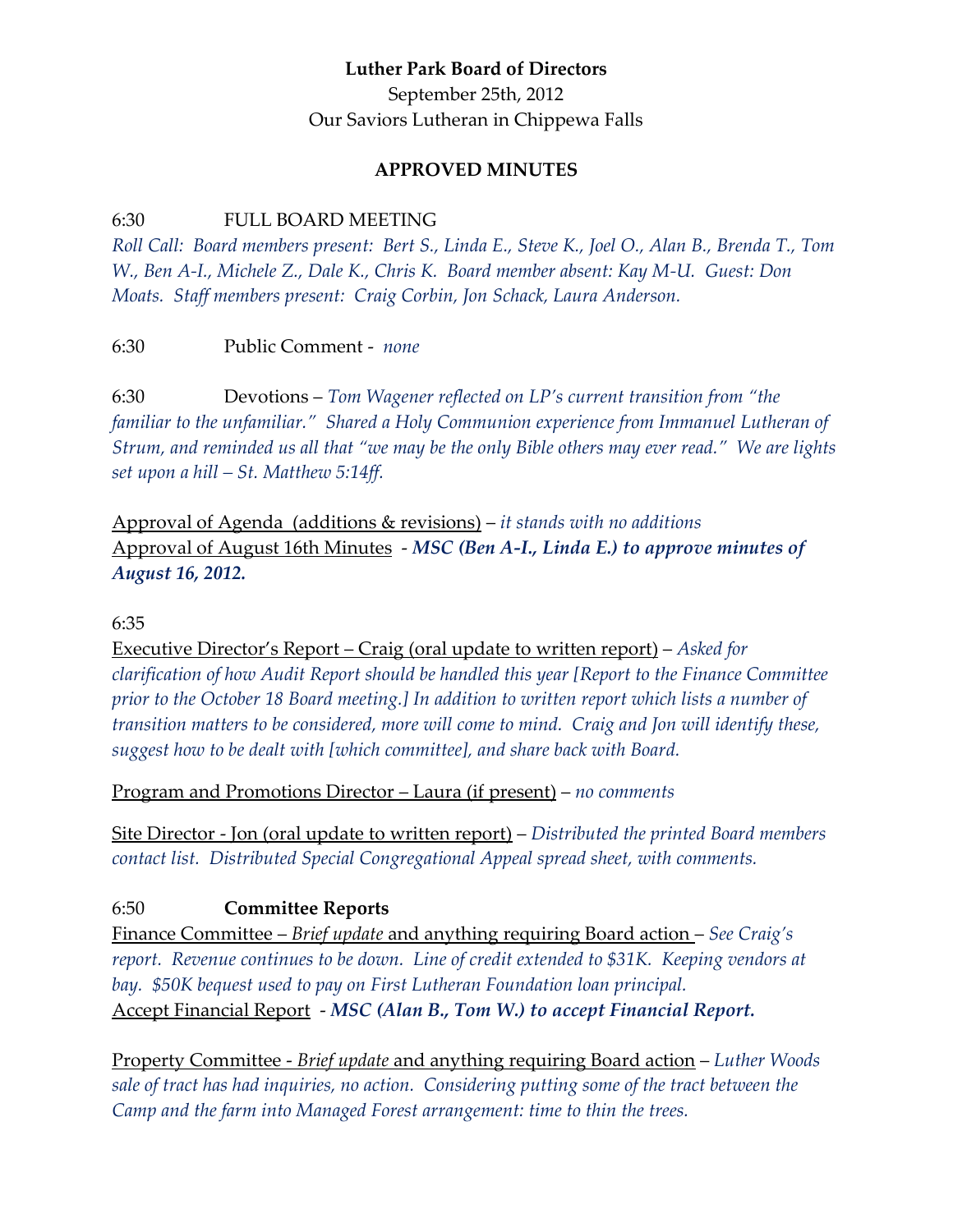Program Committee - *Brief update* and anything requiring Board action - *Beginning to read the evaluations that have been returned; utilizing calendar of Committee responsibilities; considering ideas to grow the VBS program.*

## 7:05 **New Business**

Annual Meeting Reports – *written reports to Camp office by Wednesday October 10.* 2013 Budget- Craig/Brenda – *An exceeding amount of time spent in plenary review of 2013 Budget as prepared to date. Next steps: Program Committee will look closely at Summer Staff needs (possible reductions); Executive Committee will work on refining the staffing patterns (aiming for 6.75 FTE or less); Finance Committee to sharpen their pencils to make revenue and expense columns balance. All that said, the comment was offered: "We cannot reduce our budget and still expect to move into prosperity." Budget to be finalized at October 18 meeting.*

# 7:10 **Un-finished business**

Luther Woods Committee Update – *see Property Committee comments* Advocate Program/Ambassadors Program update (if any) – *a listing of Advocates are posted on the website, by congregation, then name of Advocate* 80th Anniversary of LPBC update (if any) – *see Jon's written report* Development Task Team Update (if any) – *no report*

# Executive Director Job Description – *MSC (Ben A-I., Linda E.) to approve Executive Ministry Director job description as presented and refined slightly.*

Executive Director Job Posting – *at these nine sites: Tent Makers, Youth Encounter, Lutheran Outdoor Ministry (L.O.M), Seminaries, Luther Park Website, Youth Works, ELCA posting sites, Synod newsletters, Luther Park Facebook.*

Executive Director Search process- timeline attached. We need 3 board members on the screening team-Oct. 25th *– Michele Z., Dale K., Linda E., Brenda T will be convener.* We need 3 board members on the first interview team-Nov. 3 – *Kay M-U., Tom W., Chris K.* We need all available board members for the final interview-Nov. 10. Staff interview team members – *Bert S. and Joel O*., Constituent Interview Committee – *Steve K. and Ben A-I*.; *all other Board members at Board Interview Committee.*

Interview Questions – *Chris K is collecting and drafting these; if you have suggestions or questions to submit, please do so by e-mail to Chris by Monday October 8.*

The Nov. 10<sup>th</sup> meeting with Luther Point's board has been moved to an undetermined date in January

Transitional Items for camp through the Jan. 1 – *See Craig's written report, and oral comments above*

Nominating Committee update-Tom – *Three Board members will run unopposed: Chris K., Tom W., Dale K. Brenda T. cannot run again, and the nominee for that cluster is Judy Solberg [King's Valley LC, Osseo]. Other names are being considered still.*